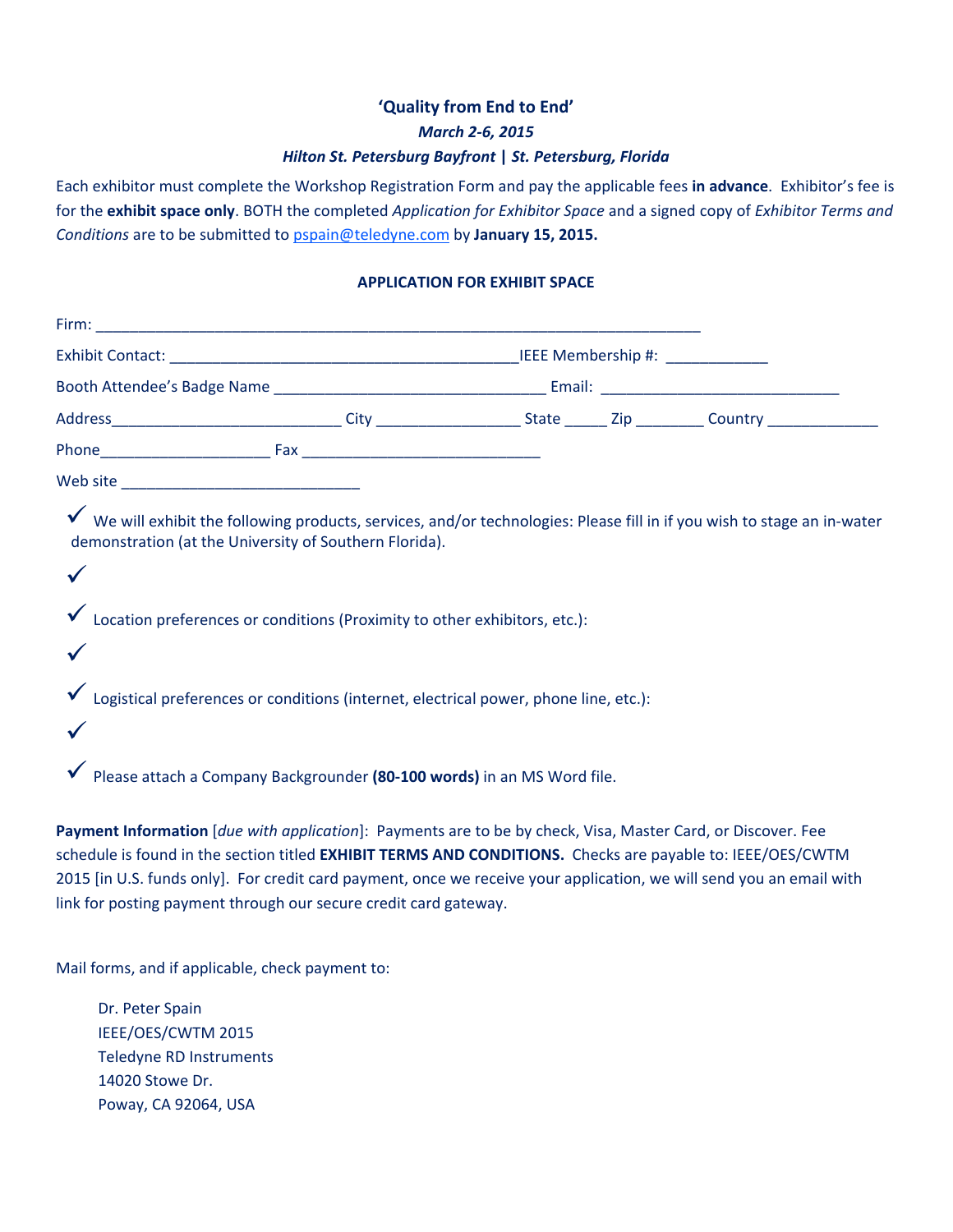**Shipping and Handling:** Please ship all boxes for arrival NOT earlier than (7) business days prior to the conference start date. Boxes should be labeled:

#### **Hilton St. Petersburg Bayfront**

Attn: Ywende Rominiyi | Conference Services Manager | CWTM 2015 Conference – (EXHIBITOR NAME) 333 1st Street South I St. Petersburg FL 33701 I USA ph: +1 727 825 7018 I fax +1 727 823 4797

There is a \$12 per box fee (payable to hotel) for moving boxes to your exhibit space. An additional charge will apply for return shipping. Please come prepared with your UPS or Fed-Ex account number for any return boxes.

## **EXHIBIT TERMS AND CONDITIONS**

**1. Contract**. This application properly executed by the applicant (Exhibitor) shall, upon written acceptance and notification of space assigned by the IEEE/OES/CWTM Eleventh Workshop Committee ("Exhibits Committee), constitute a valid and binding contract.

**2. Assignment of Space.** Exhibits Committee will assign booth spaces in the order of applications received with fee. Both before and after initial space allocations, we will try to satisfy requests re booth assignment; however, the Exhibits Committee reserves the right to make final assignments.

**3. Exhibit Space and Registration Fees**. **Booths are 6 ft. deep by 10 ft. wide** in an exhibit hall adjacent to the conference hall. Ample time is allocated for attendees to visit exhibits. Paper presentations are in a single forum so we encourage exhibitors to attend and we request booths being vacated during the papers.

#### **Exhibit Booth Fee\*\***

|                              | Before 15 January | After 15 January |  |
|------------------------------|-------------------|------------------|--|
| Exhibit Booth space          | \$1100            | \$1600           |  |
| <b>First-time Exhibitors</b> | \$950             | \$1200           |  |
| <b>Lunch Guests</b>          | \$45              | 545              |  |

\*\*Booth fee includes in-hall and on-water space only -- ALL booth staff must be paid registrants of conference

**Workshop Registration fee** includes one admission to the technical sessions, exhibit area, and all social events, as well as a CD copy of the Conference Proceedings.

| <b>Full Workshop</b> | <b>Before</b><br>2 February | After<br>2 February | <b>Advance</b><br>$1$ Dav <sup>*</sup> | <b>On Site</b><br>(per day <sup>*</sup> ) |
|----------------------|-----------------------------|---------------------|----------------------------------------|-------------------------------------------|
| <b>IEEE Member</b>   | \$600                       | \$675               | \$200                                  | \$225                                     |
| Non-Member           | \$735                       | \$810               | \$245                                  | \$270                                     |
| Life Member          | \$525                       | \$600               | \$175                                  | \$200                                     |